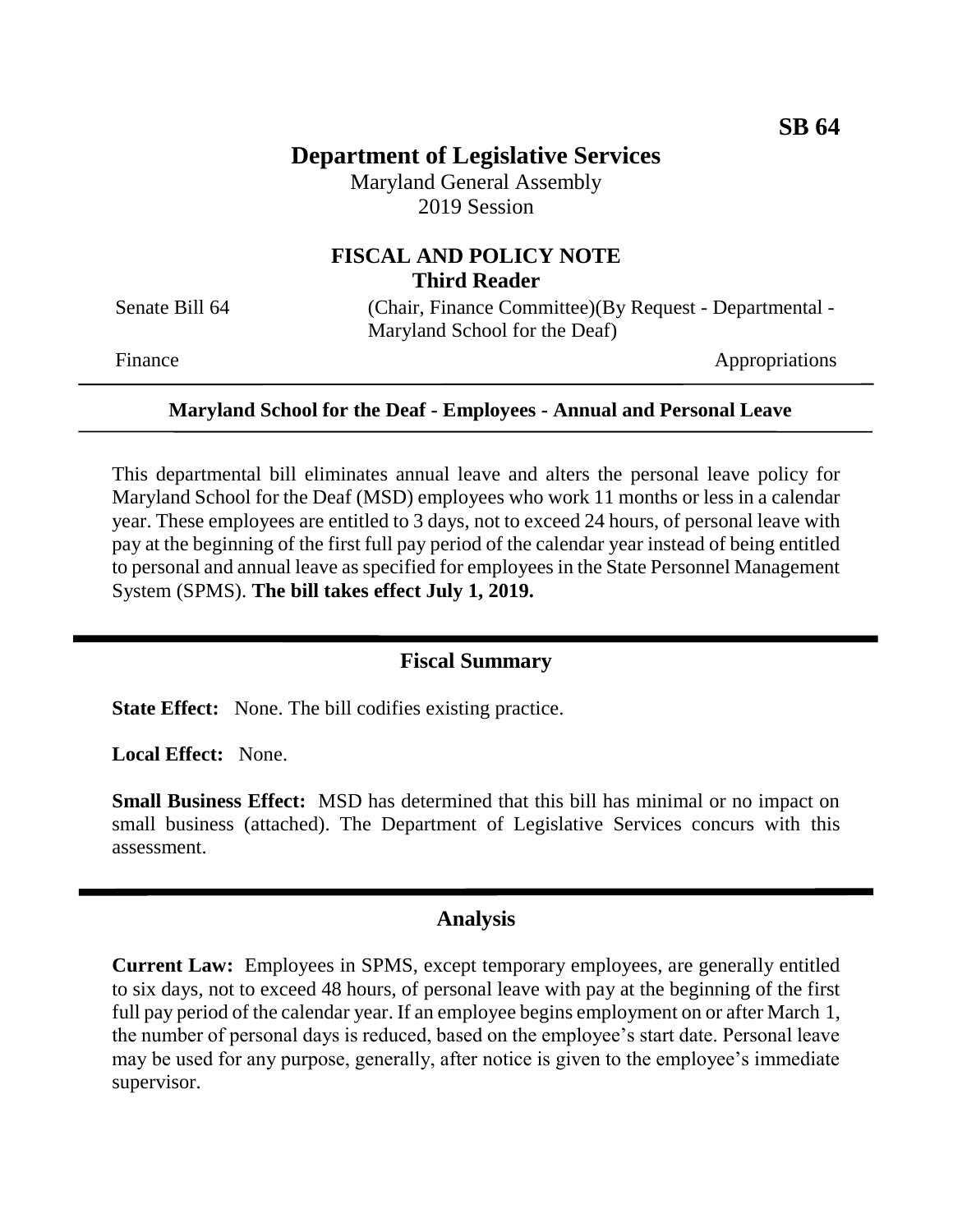Employees in SPMS, except temporary employees, also earn annual leave. Annual leave accruals are based on the employee's years of service, which ranges from a maximum of 80 hours of annual leave each year for employees with less than 5 years of service to a maximum of 200 hours of annual leave each year for employees with at least 20 years of service. Annual leave may be used for any reason, upon supervisor approval. Employees in SPMS may accrue and carry over up to 600 hours of annual leave each year; except for employees covered by collective bargaining agreements, employees are entitled to compensation for unused annual leave when they end employment with the State.

**Background:** Since 1979, the Department of Budget and Management and MSD have had a standing agreement that MSD teachers do not earn annual leave since they are paid for all of the school calendar breaks. MSD employees who work 11 months or less currently receive 3 days of personal leave and are paid for winter and spring break, similar to teachers employed by local school systems. (MSD is a State institution.)

MSD employees who work 12 months, such as the Superintendent, receive annual and personal leave as specified for SPMS employees.

MSD advises that if MSD employees who work 11 months or less were to receive leave as specified for SPMS employees, MSD would incur significant costs as a result of hiring substitute teachers and compensating employees for unused annual leave when employees terminate employment. Additionally, finding substitute teachers can be challenging since MSD teachers must be fluent in American Sign Language.

## **Additional Information**

**Prior Introductions:** None.

**Cross File:** None.

**Information Source(s):** Maryland School for the Deaf; Department of Budget and Management; Department of Legislative Services

**Fiscal Note History:** First Reader - January 21, 2019 mm/mcr Third Reader - February 1, 2019

Analysis by: Heather N. Ruby Direct Inquiries to:

(410) 946-5510 (301) 970-5510